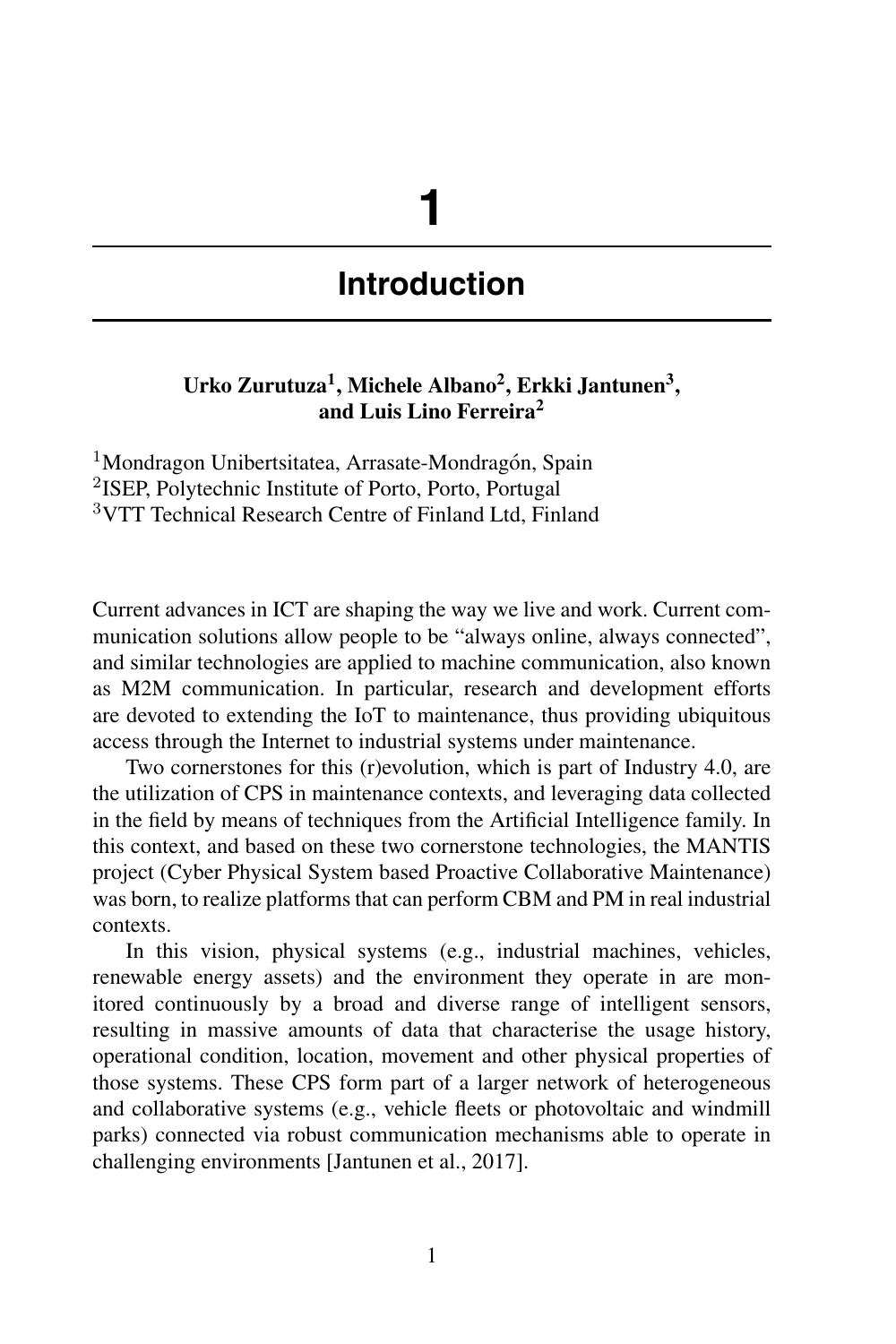#### 2 *Introduction*

Sophisticated distributed sensing and decision-making functions are performed at different levels in a collaborative way ranging from (i) local nodes that pre-process raw sensor data and extract relevant information before transmitting them, thereby reducing bandwidth requirements of communication, (ii) over intermediate nodes that offer asset-specific analytics to locally optimise performance and maintenance, (iii) to cloud-based platforms that integrate information from ERP, CRM and CMMS systems and execute distributed processing and analytics algorithms for global decision-making [Jantunen et al., 2018].

The resulting technological ecosystem can empower methodologies such as CBM, which aims at predicting the condition of machinery based on the parameters or conditions of the equipment, in which some limits are established and the behaviour of such parameters are verified through different strategies. The objective of CBM is to provide the maximum objective data of the equipment to identify and avoid possible failures that could generate non-desired downtime in advance.

PM moves the bar one step further, and considers how the collected data have to be processed to extract more information, for example by allowing intelligent software to learn the behaviour of equipments in terms of the monitored parameters, and thus to identify outliers that correspond to potential problems. The modelling of faults can lead to the prognosis about the condition of machinery, comprising approximate information regarding when and how faults can present themselves given the current condition of the machine, the environment it is working in, and data collected on similar machines.

Throughout this book, authors mention both CBM and PM terms repeatedly.

As we have made clear here, CBM is based on using real-time data to prioritize and optimize maintenance resources. Observing the state of the system is known as condition monitoring. Such a system determines the equipment's health, and acts only when maintenance is actually necessary [Wikipedia]. The work in [Jardine et al., 2006] defines CBM as a maintenance program that recommends maintenance decisions based on the information collected through condition monitoring, consisting in three main steps: data acquisition (to get condition data), data processing and maintenance decision-making (to aid in diagnosis and prognosis functions).

Thus, PM uses a CBM strategy, and considers the detection and correction of root cause conditions that would otherwise lead to failure.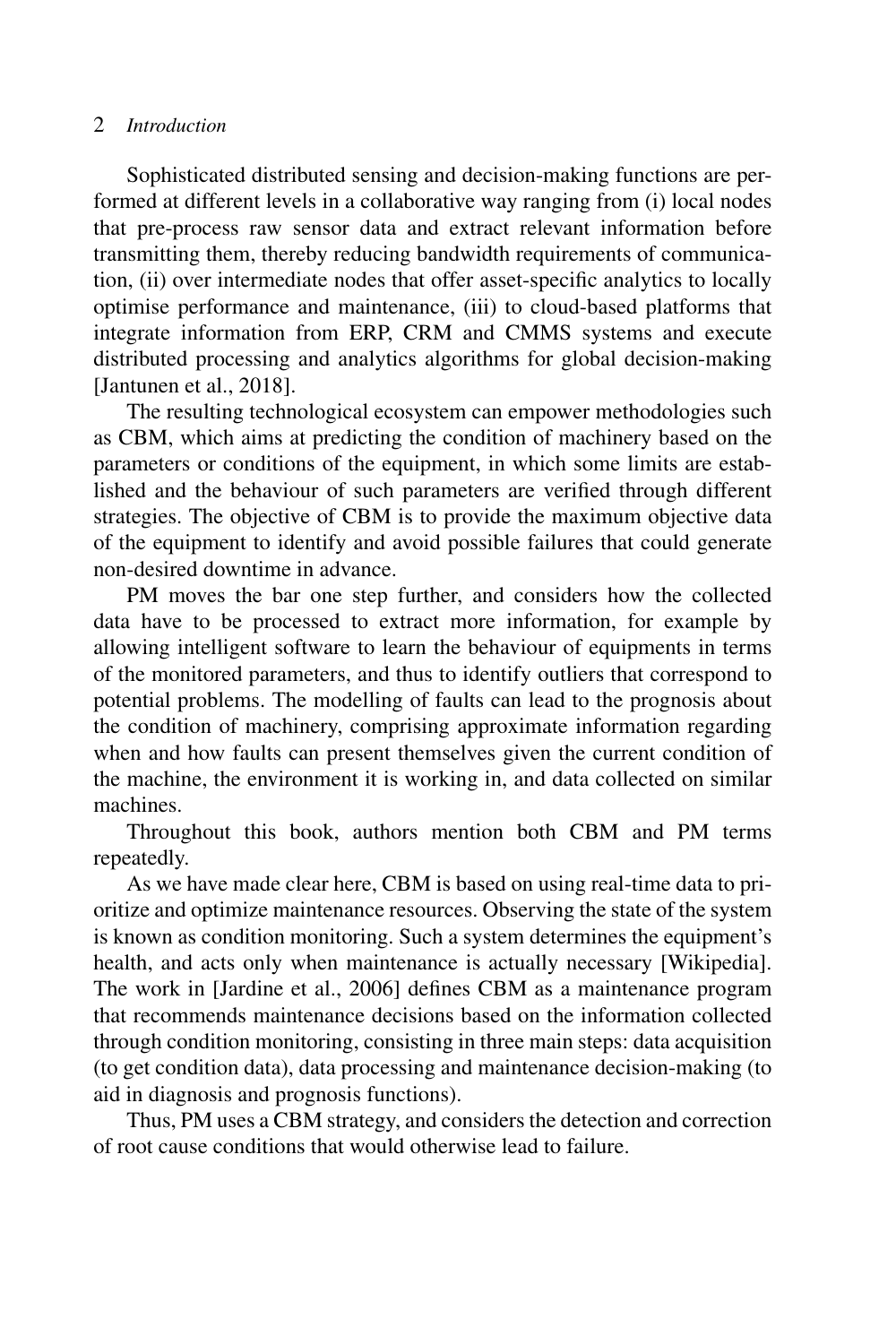This introductory chapter draws a picture of the current trends in maintenance, and then summarizes the content of the rest of the book by providing hints to what PM can be and can do for the industry.

## **1.1 Maintenance Today**

Maintenance in industry today focuses on aspects related to availability, profitability and safety [Holmberg et al., 2010; Paz and Leigh, 1994]. Companies wish to improve OEE, availability, performance and quality to supply better products, reducing the costs and increasing profitability and safety as much as possible [Ferri et al., 2012]. In fact, the economic importance of the machinery and equipment maintenance is huge, as hinted for example by the current average level of OEE is 50% i.e., there is a hidden factory behind every factory. The current view of the maintenance primary task is to keep the machinery and equipment constantly in working order to perform their intended functions [Swedish Standards Institute, 2010]. The definitions available in current literature are very close to each other and encompass the following basic assumptions [Mikkonen, 2009]:

- Maintenance tends to ensure that machinery remain in working order or that they are restored to normal operating condition;
- Maintenance includes all technical, administrative and management actions implemented during the lifetime of a machine.

The importance of condition monitoring is also highlighted in traditional industries, where the shortcomings in maintenance activities often end in decreased performance and quality. This obviously results in economic losses [Mikkonen, 2009]. Traditional maintenance methods are not cost optimised, and therefore new more effective means are being developed. In fact, maintenance today is moving in the direction of intelligent maintenance, and concepts such as CBM are gaining ground where efficiency is sought by means of information technology.

## **1.2 The Path to Proactive Maintenance**

The main objective of MANTIS is set to "develop a Cyber Physical System based Proactive Maintenance Service Platform Architecture enabling Collaborative Maintenance Ecosystems".

For an optimum maintenance of assets, different systems and stakeholders have to share information, resources and responsibilities, in other words,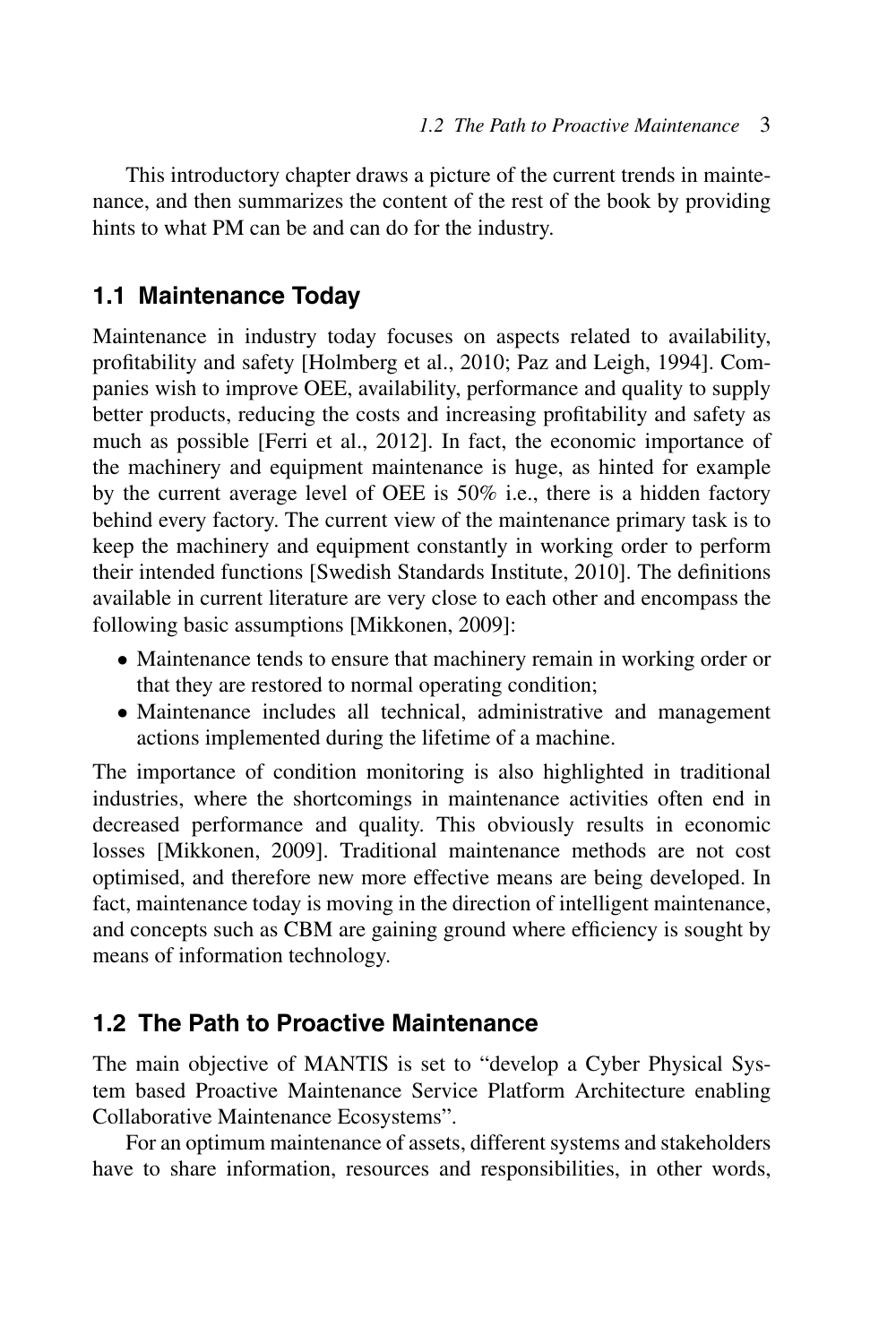#### 4 *Introduction*

collaboration is required. Such a Collaborative Maintenance Ecosystem aims to:

- Reduce the adverse impact of maintenance on productivity and costs;
- Increase the availability of assets;
- Reduce time required for maintenance tasks;
- Improve the quality of the maintenance service and products;
- Improve labor working conditions and maintenance performance;
- Increase sustainability by preventing material losses (due to out-oftolerance production).

PM commissions corrective actions aimed at sources of failure. It is designed to extend the life of mechanical machinery as opposed to 1) making repairs when often nothing is broken, 2) accommodating failure as routine and normal, and 3) pre-empting crisis failure maintenance – all of which are characteristics of the predictive/preventive disciplines.

A PM platform has to enable service-based business models and improved asset availability at lower costs through continuous process and equipment monitoring and data analysis. With this goal in mind, MANTIS also aims to identify and integrate critical information from other sources such as production, maintenance, equipment manufacturers and service providers. This service platform architecture has to take into account the needs of industries in the forefront of service-based business and operations as well as less mature ones, allowing improvements in maintenance to be achieved gradually and consistently.

The PM service platform consists of distributed processing chains that efficiently transform raw data into knowledge while minimising the need for transfer bandwidth. Chasing this overall objective gives raise to the need for a smart integrated domain knowledge system with advanced data monitoring, communication and analytics with self-learning capabilities, which themselves have to be overall dependable and secure. Thus, this chain includes key technologies such as (Figure 1.1):

- Smart sensors, actuators and cyber-physical systems capable of local pre-processing and local data storing/buffering;
- Robust communication systems for harsh environments;
- Distributed machine learning tools for data validation and decisionmaking;
- Cloud-based processing, analytics and data availability;
- HMI to provide the right information to the right people at the right time in the right format.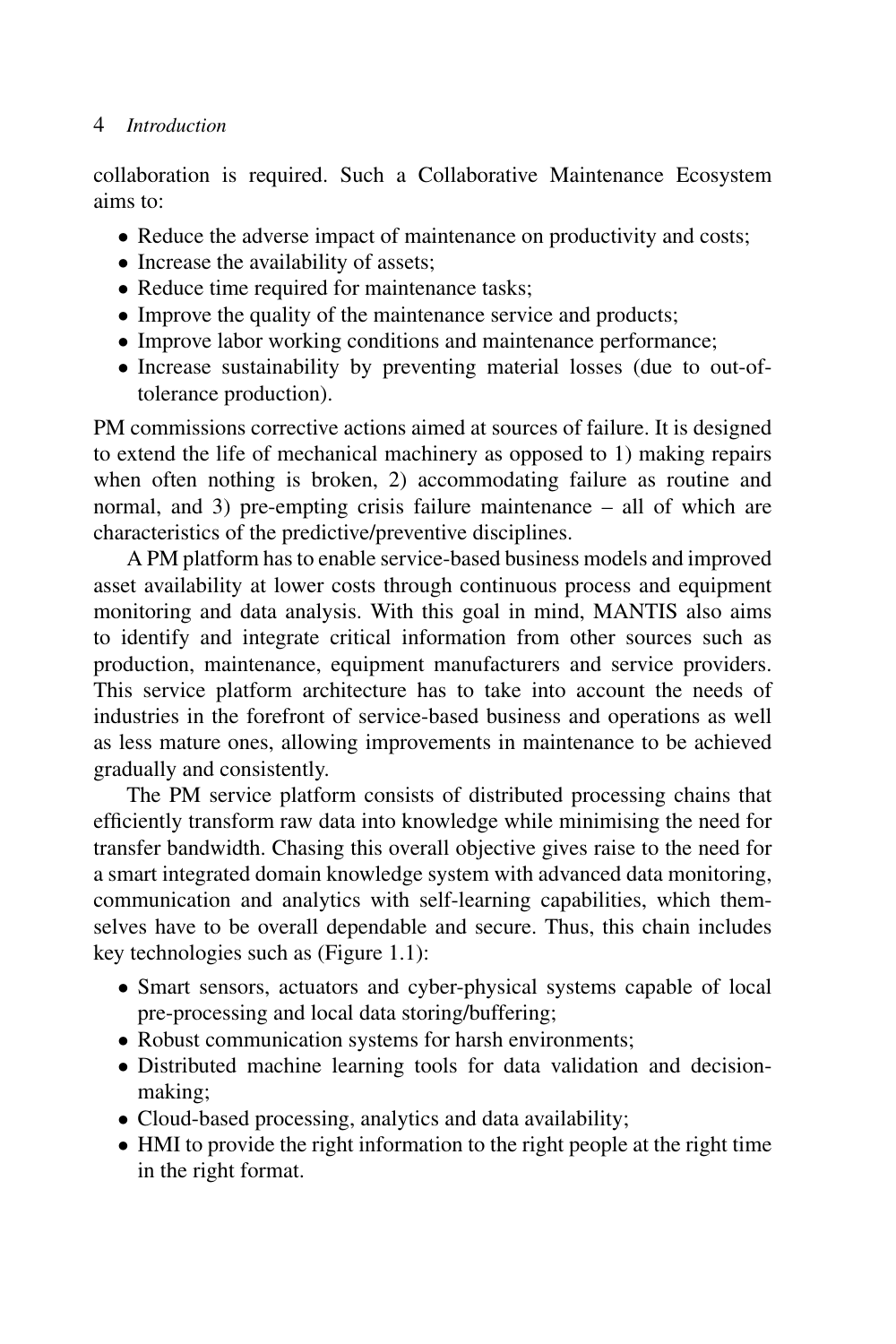

Figure 1.1 Overall concept idea.

## **1.3 Why to Read this Book**

In this book, different current maintenance activities are discussed, and, while focusing on the particular case of CBM and PM, it also considers future trends and technologies that can support maintenance.

Especially for industrial readers, the book has a section focused on the economic aspects and it introduces some potential methods on how to evaluate the cost benefits of PM and justify the implementation of preventive maintenance.

CBM (and therefore PM), is broken up into processing phases, according to the MIMOSA standard, and later on the processing phases are related to the tools that could be used to fulfil these processing phases.

One further objective of the book is a focus on how the integration between different CBM systems can be done and the benefits of creating an integrated system.